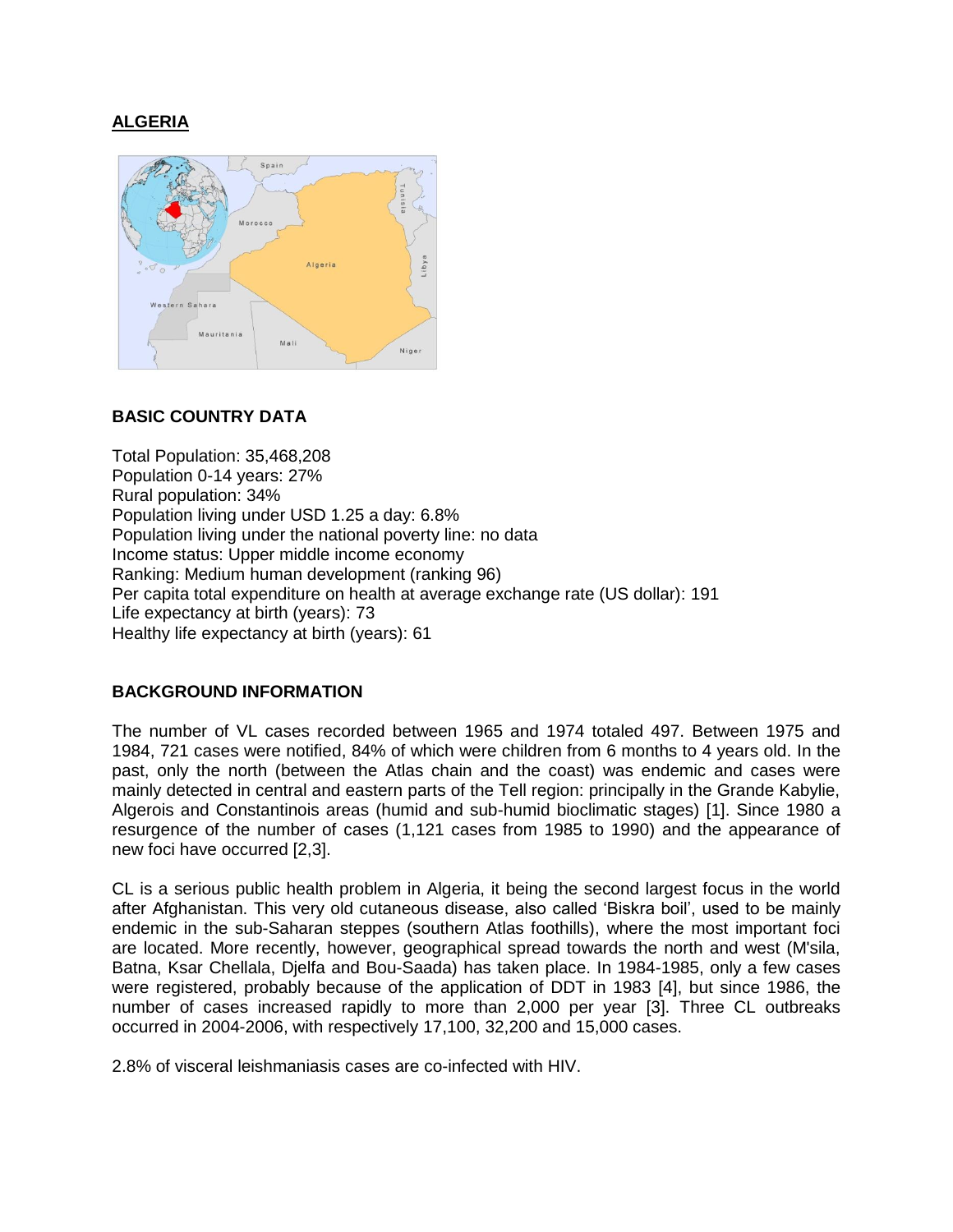## **PARASITOLOGICAL INFORMATION**

| Leishmania<br>species | <b>Clinical</b><br>form | <b>Vector species</b>                            | <b>Reservoirs</b>   |
|-----------------------|-------------------------|--------------------------------------------------|---------------------|
| L. infantum           | ZVL, CL                 | P. longicuspis, P. perniciosus,<br>P. perfiliewi | Canis familiaris    |
| L. killicki           | CL                      | Unknown                                          |                     |
| major                 | <b>ZCL</b>              | P. papatasi                                      | Psammomys<br>obesus |

#### **MAPS AND TRENDS**

#### **Cutaneous and visceral leishmaniasis**



## **Visceral leishmaniasis trend**

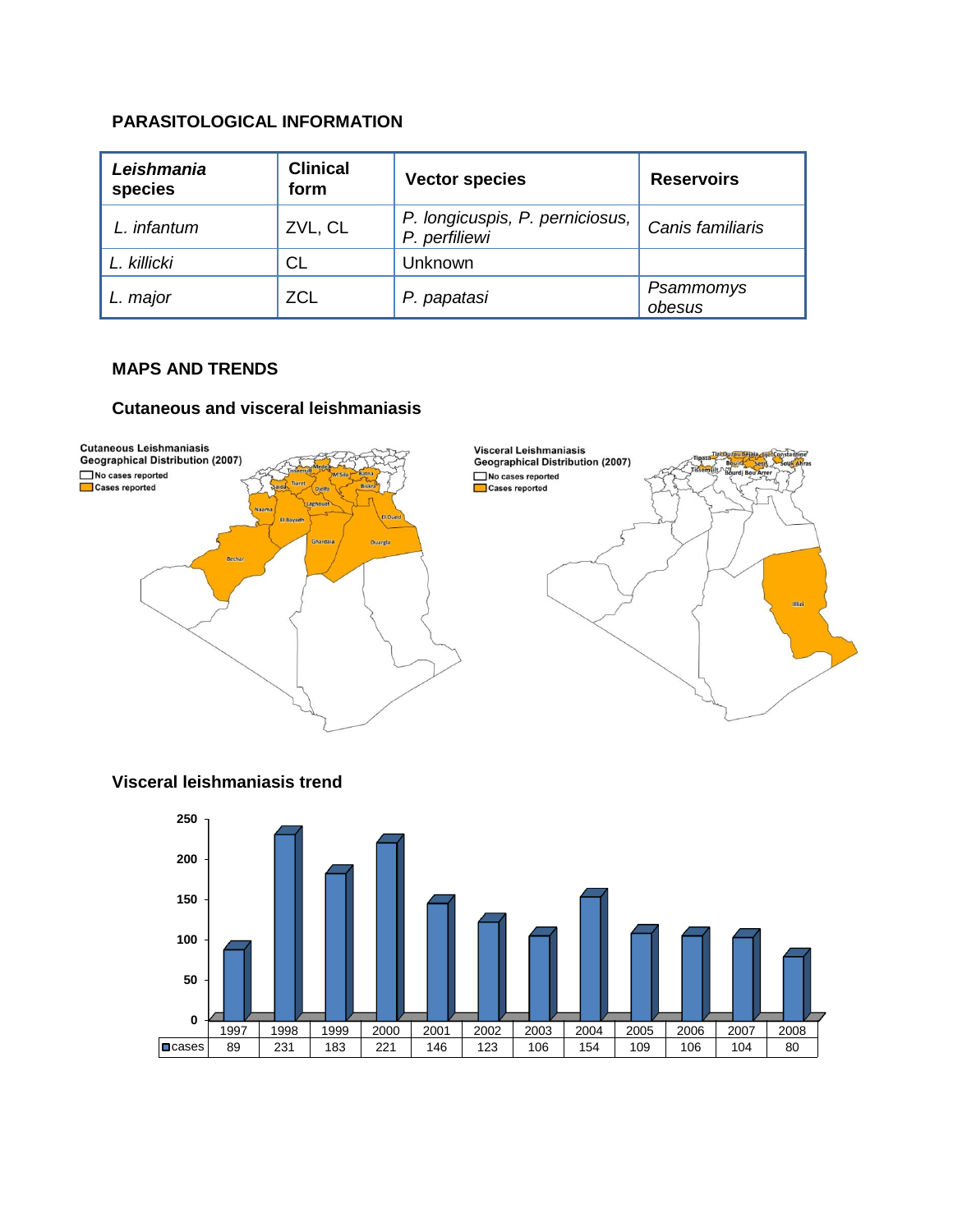## **Cutaneous leishmaniasis trend**



## **CONTROL**

The notification of leishmaniasis is mandatory in the country and a national leishmaniasis control program for VL and CL has been in place since 2006. There is a leishmaniasis vector control program. It does not include bednet distribution. Insecticide spraying is regularly done. There is a leishmaniasis reservoir control program. Serological surveys of dogs are occasionally performed. Positive dogs are sacrificed and rodent control is regularly performed.

## **DIAGNOSIS, TREATMENT**

#### **Diagnosis**

VL: confirmation by microscopic examination of tissue sample in specialized centers, cultures, IFAT and Western blotting are used.

CL: on clinical grounds, confirmation by microscopic examination of skin lesion sample.

## **Treatment**

VL: antimonials, 20 mg Sb<sup>v</sup>/kg/day for 30 days. Cure rate is 85-90%, with recurring cases in 5-10% and a fatality rate of < 6%.

CL: antimonials, intralesional or systemic, 20 mg Sb<sup>v</sup>/kg/day. The cure rate is 95%, with recurring cases in 2%.

Second line treatment is with conventional amphotericin B.

## **ACCESS TO CARE**

Care for leishmaniasis is provided for free. Diagnosis of CL takes place at health centre level. VL can only be diagnosed in hospitals. The private sector is not used for the treatment of leishmaniasis. All patients are believed to have access to care.